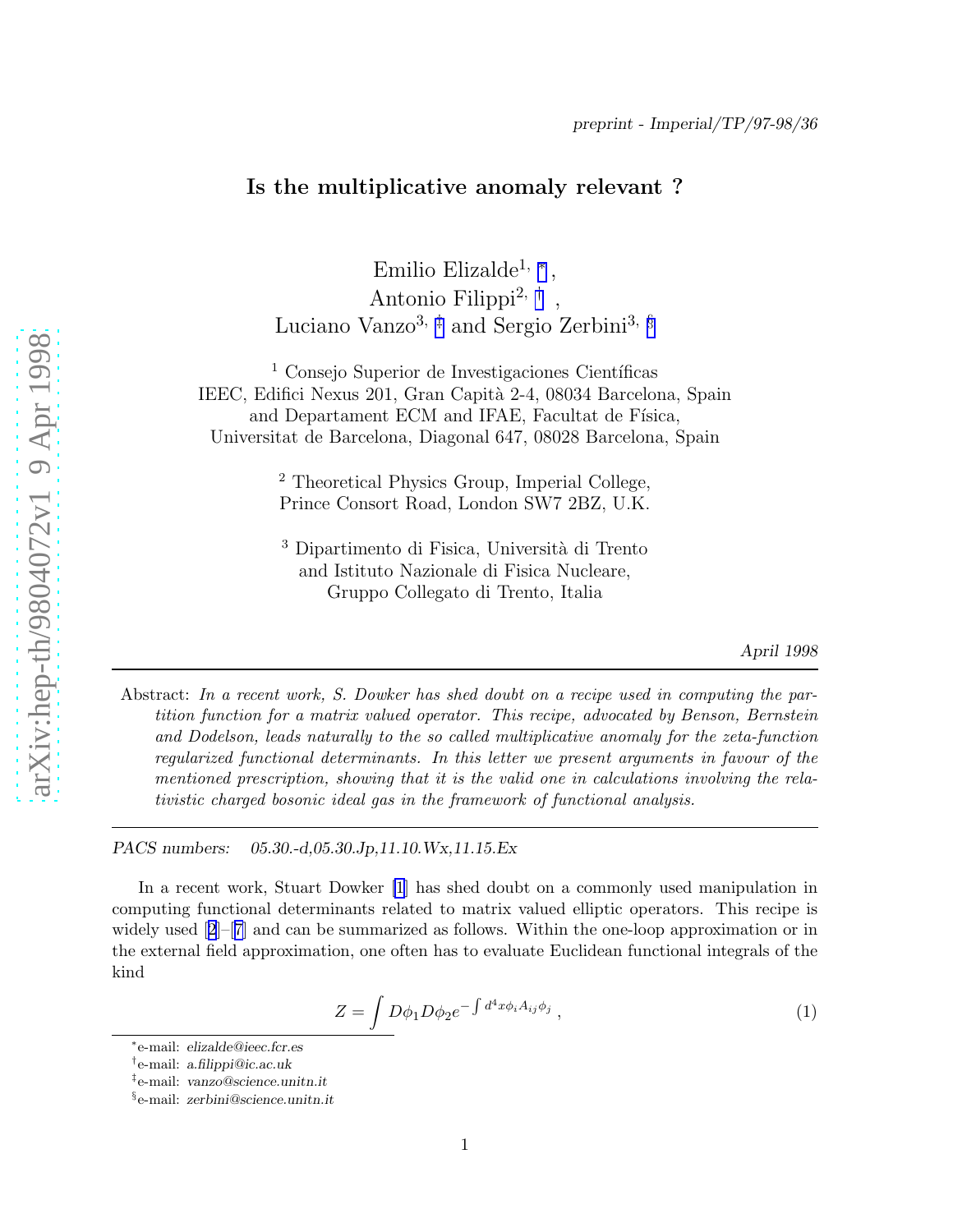<span id="page-1-0"></span>where  $A$  is a matrix valued differential operator, which we assume to have constant coefficients (this is not a restriction as long as one has to compute the one-loop effective potential). The result of the Gaussian functional integration is

$$
Z = \left(\det A\right)^{-1/2} \tag{2}
$$

The problem is how to compute the functional determinant in Eq. (2). Note that A has matrix elements with discrete (field) and continuous (spacetime) indices. If A is also diagonal in the discrete indices, one has

$$
A = \left(\begin{array}{cc} L_1 & 0 \\ 0 & L_2 \end{array}\right) . \tag{3}
$$

In his work Dowker presents two different ways of computing this determinant, claiming that one of them does not lead to correct results. The first recipe [\[2\]](#page-5-0) is equivalent to taking the algebraic determinant first and the functional one afterwards, i.e.

$$
(\det A)_1 = \det(L_1 L_2). \tag{4}
$$

According to Dowker[[1](#page-5-0)], it could seem more natural to use the alternative recipe

$$
(\det A)_2 = \det L_1 \det L_2. \tag{5}
$$

This is seen as the implementation of the right way to take the functional determinant of the matrix valued operator, i.e. an ordinary determinant on both the spatial and field indices, at the same moment. The example analized is that of two real free scalar fields of different masses, for which the partition function has the form in [\(1\)](#page-0-0) and the operator is diagonal in the field indices  $i, j$  as in (3).

This second recipe seems quite natural indeed, since it is well known that for finite matrices,  $\det AB = \det A \det B$ . Unfortunately, in the continuum, one needs a regularization and for regularized functional determinants the two recipes may give different answers, because of the existence of the so called multiplicative anomaly, discovered by Wodzicki (see, for example,[[8](#page-5-0)]),

$$
\det AB = \det A \det B e^{a(A,B)}, \qquad (6)
$$

and, also in very simple cases of physical interest, it is possible to show that  $a(A, B)$  is not vanishing [\[9\]](#page-5-0). Thus the question posed by Dowker is substantial.

In our opinion, both recipes are formally acceptable. In fact if one considers the eigenvalue problem for the matrix valued operator A, one arrives at the formal determinant:  $\det A =$  $\prod_{n_1,n_2} \lambda_{n_1} \lambda_{n_2}$ , which can as well be rewritten as  $\det A = \prod_{n_1} \lambda_{n_1} \prod_{n_2} \lambda_{n_2}$ . Of course, as rigorous equalities these expressions are restricted to the finite dimensional case (and to a limited class of absolutely convergent situations).

In the following we would like to present arguments in favour of the first recipe, analysing the general validity of both the recipes and also considering as a crucial example the case of a free relativistic charged bosonic field at finite temperature [\[3, 10\]](#page-5-0). The self-interacting charged scalar field was studied in[[2](#page-5-0)].

We have argued that both recipes actually coincide in the finite dimensional case. One should keep in mind that any extension to the continuous, functional case always starts from a discretization. In particular, the finite dimensional example posed by Dowker at the end of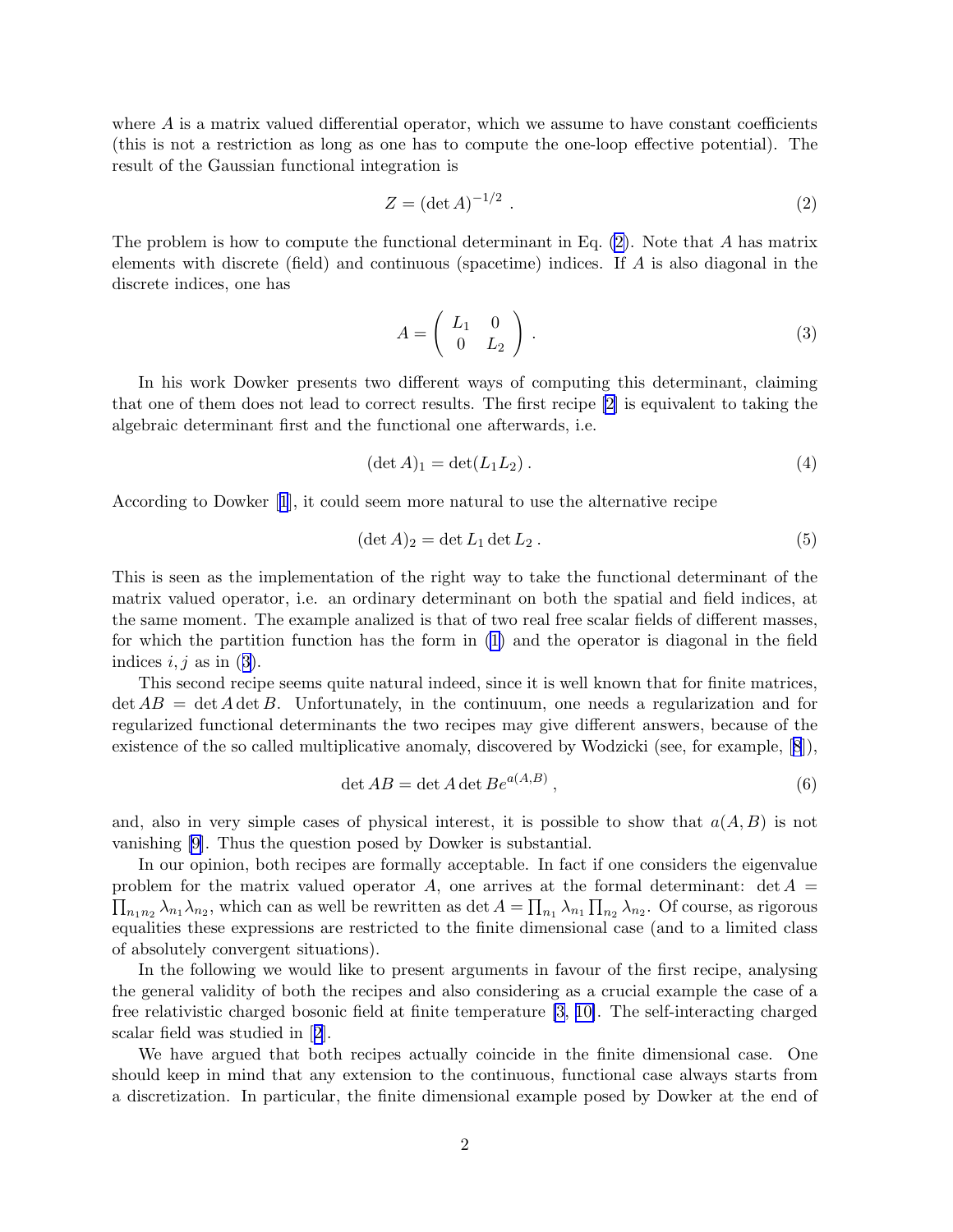[\[1](#page-5-0)] pretending to prove a discrepancy already at this level does not apply. In fact, let us start considering Dowker statements in general. He supports the inequivalence of the two recipes analysing a generic four by four matrix  $A_{\alpha\beta ij}$  diagonal on i, j, where the indices  $\alpha, \beta = 1, 2$ represent the discretized version of the continuous space-time indices and  $i, j = 1, 2$  the fields indices.

Then, the two recipes correspond to  $\det_{\alpha,\beta} \det_{i,j} A_{\alpha\beta i j}$  and  $\det_{\alpha,\beta,i,j} A_{\alpha\beta i j}$  respectively. For such a generic matrix it is straightforward to see that the two results are different and Dowker's statement that the first recipe could give inexact results seems correct. The point, though, is that the matrices we encounter in field theory have additional structural requirements. In the continuous limit, the matrix valued differential operator is normally diagonal in the continuous indices, namely

$$
A_{i,j}(x,y) \equiv A_{i,j}\delta(x,y) \tag{7}
$$

and will therefore have a block-diagonal structure. The determinant of such a matrix is the product of the determinants of the blocks, therefore

$$
\det_{\alpha,\beta,i,j} A_{\alpha\beta ij} = \det_{\alpha,\beta} \det_{i,j} A_{\alpha\beta ij},\tag{8}
$$

which is exactly the widely used recipe.

A more formal analysis would require the study of the proper discrete matrix, for the functional integral is solely defined as the continuum limit of a discretized lattice version. The derivative there is in fact defined as difference of the values of the field in two neighbouring points of the lattice and the derivative squared has, therefore, terms which are off-diagonal in the spacetime indices, like  $\phi(x+1)\phi(x)$ . In one dimension the corresponding matrix  $A_{\alpha\beta ij}$  would have the structure

$$
A = \begin{pmatrix} \Box & \Diamond & 0 & 0 & \cdots \\ 0 & \Box & \Diamond & 0 & \cdots \\ 0 & 0 & \Box & \Diamond & \cdots \\ 0 & 0 & 0 & \Box & \cdots \\ \vdots & \vdots & \vdots & \vdots & \ddots \end{pmatrix} . \tag{9}
$$

where  $\Box$  and  $\diamond$  represent blocks in the field indices. It is easy to see how, for a matrix with such a structure, the above equality (8) holds again, since the only contributions to the determinant come from the diagonal blocks.

It thus seems reasonable that the first, widely used recipe for calculating the functional determinant is equivalent to the other more rigorous one in the *finite limit* of field theory. This shows also that the reasons for the presence of the anomaly have to be found in the infinite nature of the functional determinant.

Let us turn our attention to the free charged bosonic field at finite temperature. In order to evaluate functional determinants we will make use of zeta-function regularization[[11](#page-5-0), [12](#page-6-0)]. Recall that the one-loop Euclidean partition function, regularized by means of zeta-function techniques, reads[[12\]](#page-6-0)

$$
\ln Z = -\frac{1}{2}\ln \det (L_D \ell^2) = \frac{1}{2}\zeta'(0|L_D) - \frac{1}{2}\zeta(0|L_D)\ln \ell^2,
$$

where  $\zeta(s|L_D)$  is the zeta function corresponding to  $L_D$ , a second order elliptic differential operator,  $\zeta'(0|L_D)$  its derivative with respect to s, and  $\ell^2$  is a renormalization scale parameter.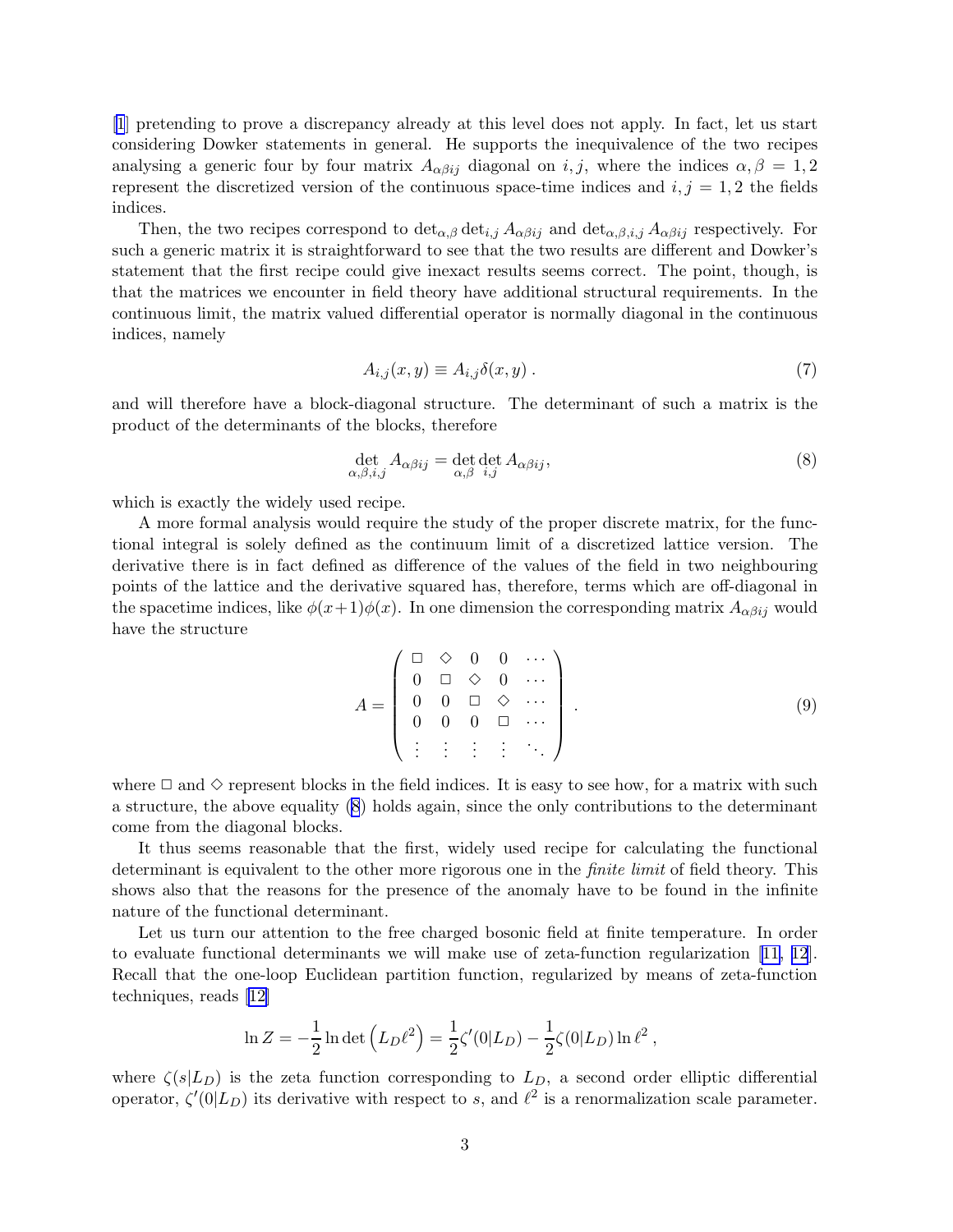The grand canonical partition function for an ideal charged relativistic boson gas may be writtenas  $(\mu \text{ is the chemical potential})$  [[2](#page-5-0)]:

$$
Z_{\beta,\mu} = \int_{\phi(\tau) = \phi(\tau+\beta)} D\phi_i e^{-\frac{1}{2} \int_0^{\beta} d\tau \int d^3x d^3y \phi_i(x) A_{ij}(x,y) \phi_j(y)}, \qquad (10)
$$

where the two real fields  $\phi_i$ ,  $i = 1, 2$ , are chosen to describe the degrees of freedom of the boson gas, and the operator A has matrix elements given by

$$
A_{ij}(x,y) = \left(L_{ij} + 2\mu\epsilon_{ij}\sqrt{L_{\tau}}\right)\delta(x,y),\tag{11}
$$

with

$$
L_{ij} = \left(L_{\tau} + L_3 - \mu^2\right)\delta_{ij}, \ L_3 = -\Delta_3 + m^2, \tag{12}
$$

in which  $\Delta_3$  is the Laplace operator on  $\mathbb{R}^3$  (continuous spectrum  $\mathbf{k}^2$ ) and  $L_\tau = -\partial_\tau^2$  (discrete spectrum  $\omega_n^2 = \frac{4\pi^2 n^2}{\beta^2}$  the Laplace operator on  $S^1$ . In this case, the partition function may be written as[[2](#page-5-0)]

$$
Z_{\beta,\mu} = \left( \det \left\{ \ell^2 \begin{pmatrix} L_{\tau} + L_3 - \mu^2 & 2\mu\sqrt{L_{\tau}} \\ -2\mu\sqrt{L_{\tau}} & L_{\tau} + L_3 - \mu^2 \end{pmatrix} \right\} \right)^{-1/2}
$$
(13)

The first recipe consists in taking first the algebraic determinant and then the functional determinant. The result is

$$
Z_{\beta,\mu} = \left(\det\left\{\ell^4 \left[ (L_\tau + L_3 - \mu^2)^2 + 4\mu^2 L_\tau \right] \right\} \right)^{-1/2} = \left(\det(\ell^4 L_+ L_-)\right)^{-1/2},\tag{14}
$$

where

$$
L_{\pm} = L_{\tau} + L_3 + \mu^2 \pm 2\mu (L_3)^{\frac{1}{2}}.
$$
\n(15)

In an attempt of using the second recipe, one may observe that every  $2 \times 2$  matrix here can always be diagonalized. Then, modulo a trivial functional Jacobian corresponding to the diagonalization, one has

$$
Z_{\beta,\mu} = \left(\det\left\{\ell^2 \begin{pmatrix} L_+ & 0 \\ 0 & L_- \end{pmatrix}\right\}\right)^{-1/2} \tag{16}
$$

and the answer coming from the second recipe is

$$
Z_{\beta,\mu} = \left(\det(\ell^2 L_+) \det(\ell^2 L_-)\right)^{-1/2} . \tag{17}
$$

On the other hand —as is usually done in quantum field theory— one can also describe the gas by two complex fields  $\phi$  and  $\phi^*$ , defined by

$$
\phi = \frac{1}{\sqrt{2}} (\phi_1 + i\phi_2) \qquad \phi^* = \frac{1}{\sqrt{2}} (\phi_1 - i\phi_2) . \tag{18}
$$

The corresponding grand partition function reads [\[3\]](#page-5-0)

$$
Z_{\beta,\mu} = \left(\det\left\{\ell^2 \begin{pmatrix} K_+ & 0\\ 0 & K_- \end{pmatrix}\right\}\right)^{-1/2} \tag{19}
$$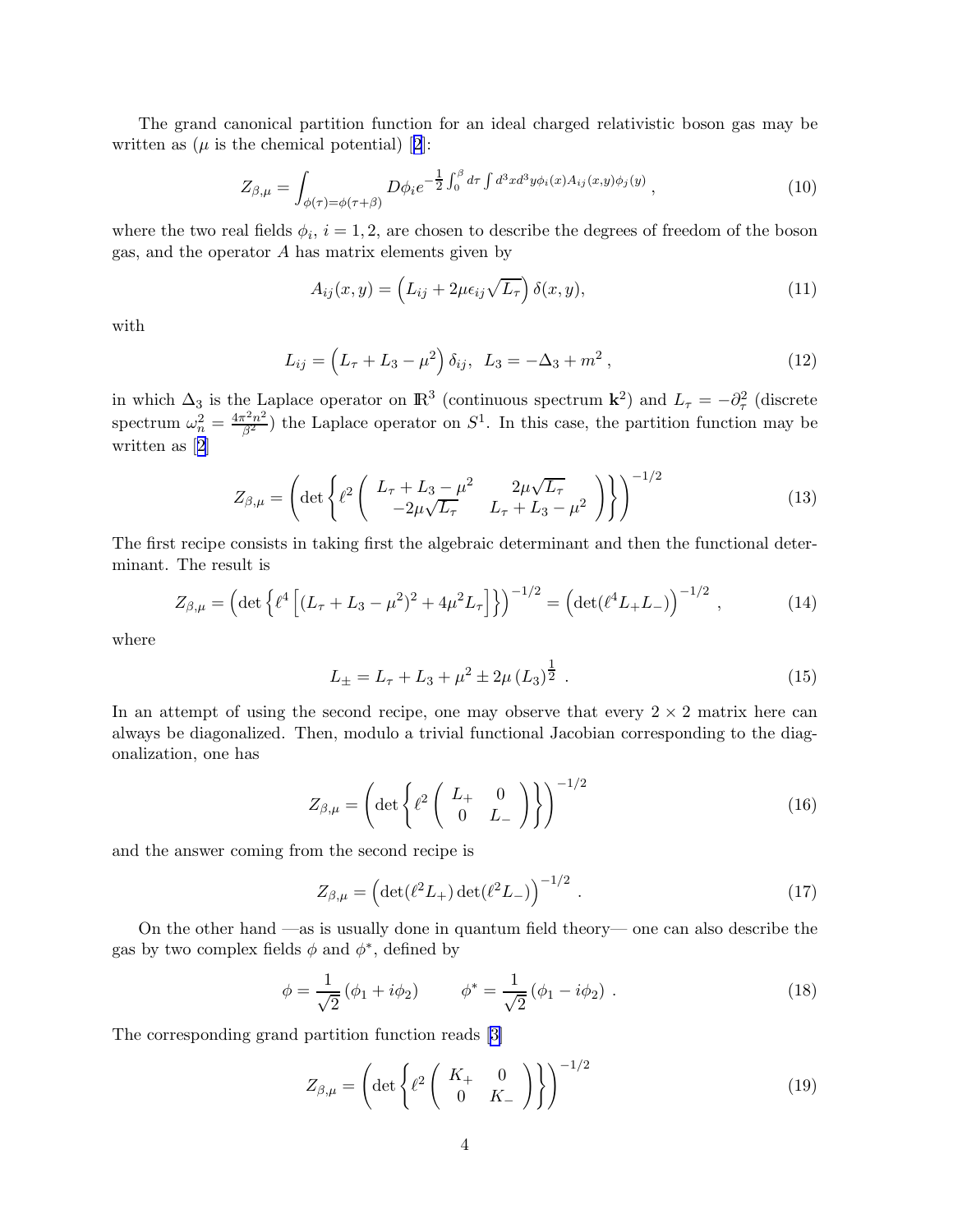where now

$$
K_{\pm} = L_3 + L_\tau - \mu^2 \pm 2i\mu \left(L_\tau\right)^{\frac{1}{2}}.
$$
 (20)

Note that we have  $L_+L_- = K_+K_-$ , thus the first recipe gives the same answer for the two approaches, namely

$$
Z_{\beta,\mu} = \left(\det\left[\ell^4(L_+L_-)\right]\right)^{-1/2} = \left(\det\left[\ell^4(K_+K_-)\right]\right)^{-1/2}.
$$
 (21)

The second recipe gives, on its turn,

$$
Z_{\beta,\mu} = \left(\det\left(\ell^2 L_+\right) \det\left(\ell^2 L_-\right)\right)^{-1/2} = \left(\det\left(\ell^2 K_+\right) \det\left(\ell^2 K_-\right)\right)^{-1/2} . \tag{22}
$$

When the multiplicative anomaly is non vanishing, one of two recipes is in contradiction. In Ref. [\[13\]](#page-6-0) it has been shown that in odd dimensions, the multiplicative anomaly is vanishing and the two recipes give the same answer. In even dimensions, in particular in  $\mathbb{R}^4$ , the multiplicative anomaly is non vanishing and only the first recipe gives the same partition function for the two approaches, since we have

$$
\ln(\ell^2 \det L_+) + \ln(\ell^2 \det L_-) + a(L_+, L_-) = \ln(\ell^2 \det K_+) + \ln(\ell^2 \det K_-) + a(K_+, K_-)(23)
$$

but, on the contrary,

$$
\ln\left(\ell^2 \det L_+\right) + \ln\left(\ell^2 \det L_-\right) \neq \ln\left(\ell^2 \det K_+\right) + \ln\left(\ell^2 \det K_-\right). \tag{24}
$$

It has also been shown that the statistical sum contribution to the grand partition function is the same and yields the well known expression [\[10\]](#page-5-0)

$$
S(\beta,\mu) = \sum_{i} \left[ \ln \left( 1 - e^{-\beta(\sqrt{\lambda_i} + \mu)} \right) + \ln \left( 1 - e^{-\beta(\sqrt{\lambda_i} - \mu)} \right) \right],
$$
 (25)

where  $\lambda_i \equiv \mathbf{k}^2 + m^2$ . The discrepancy manifests itself in the "vacuum sector", namely in the contribution to the grand partition function linear in  $\beta$  and the presence of the multiplicative anomaly, first recipe, renders the grand partition functions equal and independent by the parametrization of the degrees of freedom of the relativistic ideal gas.

Having performed the above calculation —that seems to leave little chance for discrepancy one might still ask: how could the apparently more natural second recipe Eq. [\(5\)](#page-1-0) fail ? Well, the answer is, to begin with, that we are dealing with a very elusive mathematical and physical point. In fact, for a *direct sum* of operators, acting on a corresponding direct sum of independent functional spaces (this is the case in quantum physics when, for instance, a superselection rule is imposed upon the system), we indeed have the factorization property:

$$
\det A = \begin{pmatrix} A_1 & 0 & \cdots \\ 0 & A_2 & \cdots \\ \vdots & \vdots & \ddots \end{pmatrix} = \det A_1 \det A_2 \cdots.
$$
 (26)

In this situation the product itself of the operators,  $A_1A_2$ , makes no sense in general, much less its determinant, and the prescription det  $A_1$  det  $A_2 \cdots$  is to be used. But things are absolutely different when one is working within a functional space where field mixing and rotations are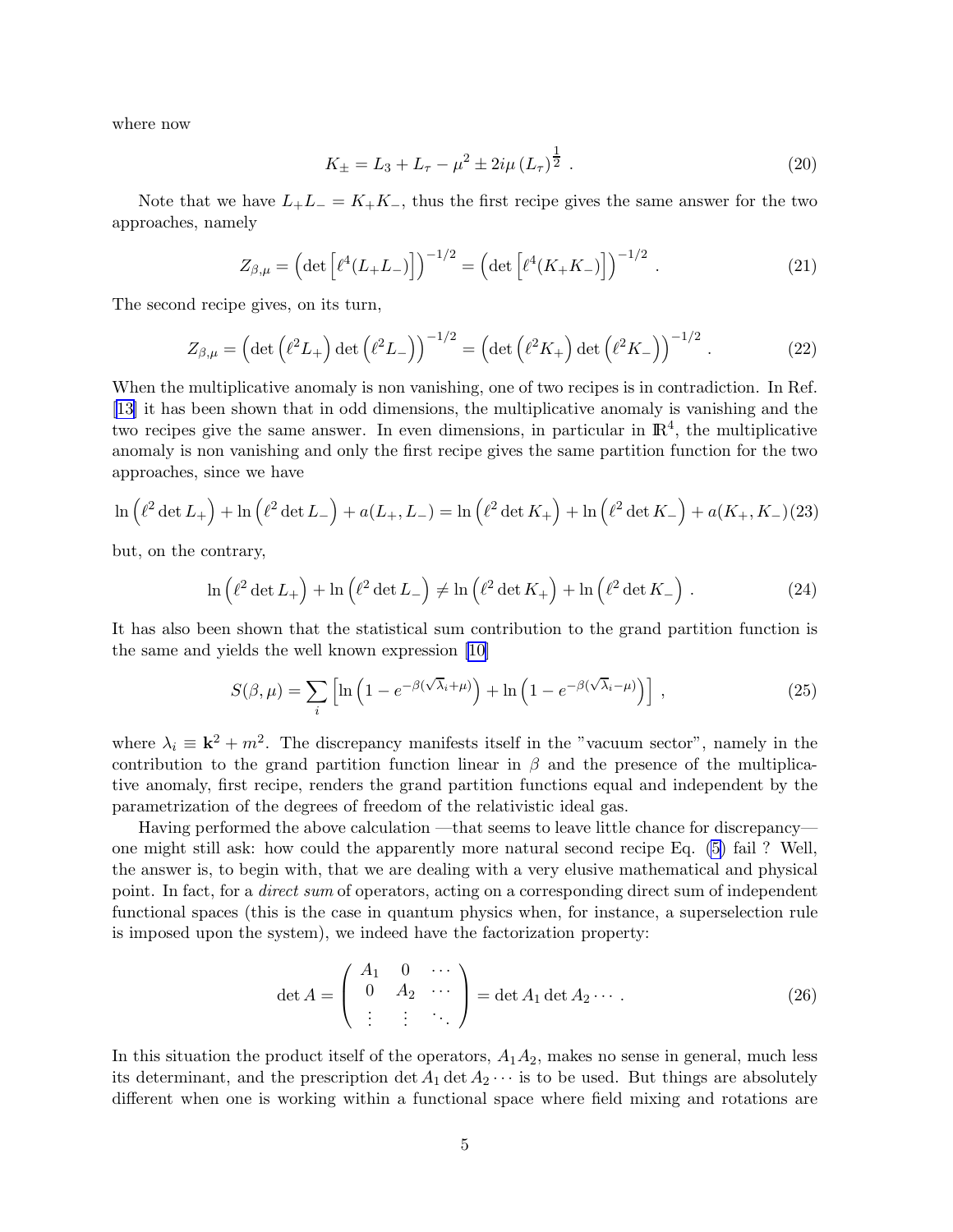<span id="page-5-0"></span>allowed, and one just obtains the diagonal expression for the matrix of operators acting in this space as a particular form, after a convenient diagonalization process (this is precisely what happens in our example above). The moral we extract from the outcome of our analysis is that the invariant which is preserved under this process of change of basis is precisely the determinant of the operator matrix, but not the fact that it is equal to the product of the functional determinants of the operators. It is precisely that invariance what lays in the heart of our example: the noncommutative anomaly is the missing term necessary in order to preserve it.

To summarize, we have here carried out what is, in our opinion, a serious consistency check in favour of the first recipe for the calculation of determinants of matrix valued operators and, as a consequence, provided arguments in favour of the relevance of zeta-function regularization and related multiplicative anomaly in quantum field theory. As far as this last issue is concerned, in Ref.[[14\]](#page-6-0) we also respond to a criticism appeared recently [\[15](#page-6-0)], concerning the use of zeta-function regularization.

## Acknowledgements

We would like to thank G. Cognola, V. Moretti, R. Rivers and T. Evans for valuable discussions. This work has been supported by the cooperative agreement INFN (Italy)–DGICYT (Spain). EE has been partly financed by DGICYT (Spain), project PB96-0925, and by CIRIT (Generalitat de Catalunya), grant 1995SGR-00602. AF wishes to acknowledge financial support from the European Commission under TMR contract N. ERBFMBICT972020.

## References

- [1] J.S. Dowker. On the relevance of the multiplicative anomaly, Preprint MUTP/98/4, [hep–](http://arxiv.org/abs/hep-th/9803200) [th/9803200](http://arxiv.org/abs/hep-th/9803200)
- [2] K. Benson, J. Bernstein and S. Dodelson. Phys. Rev. D 44, 2480 (1991).
- [3] J.I. Kapusta. Phys. Rev. **D 24**, 426 (1981).
- [4] J. Kapusta. Finite-temperature field theory, Cambridge University Press, Cambridge,(1993).
- [5] D.J. Toms. Phys. Rev. Letts. **69**, 1152, (1992); Phys. Rev. **D 47**, 2483, (1993).
- [6] K. Kirsten and D.J. Toms. Phys. Rev. D 51, 6886, (1995).
- [7] K. Kirsten and D.J. Toms. Phys. Lett. B 368, 119, (1996); Phys. Rev. D 55, 7797, (1997).
- [8] C. Kassel. Asterisque 177, 199 (1989), Sem. Bourbaki.
- [9] E. Elizalde, L. Vanzo and S. Zerbini, Zeta-function Regularization, the Multiplicative Anomaly and the Wodzicki Residue, [hep–th/9701060](http://arxiv.org/abs/hep-th/9701060) (1997), to appear in Commun. Math. Phys.
- [10] H.E. Haber and H.A. Weldon. Phys. Rev. Lett. 46, 1497 (1981).
- [11] J.S. Dowker and R. Critchley. Phys. Rev. D 13, 3224 (1976).